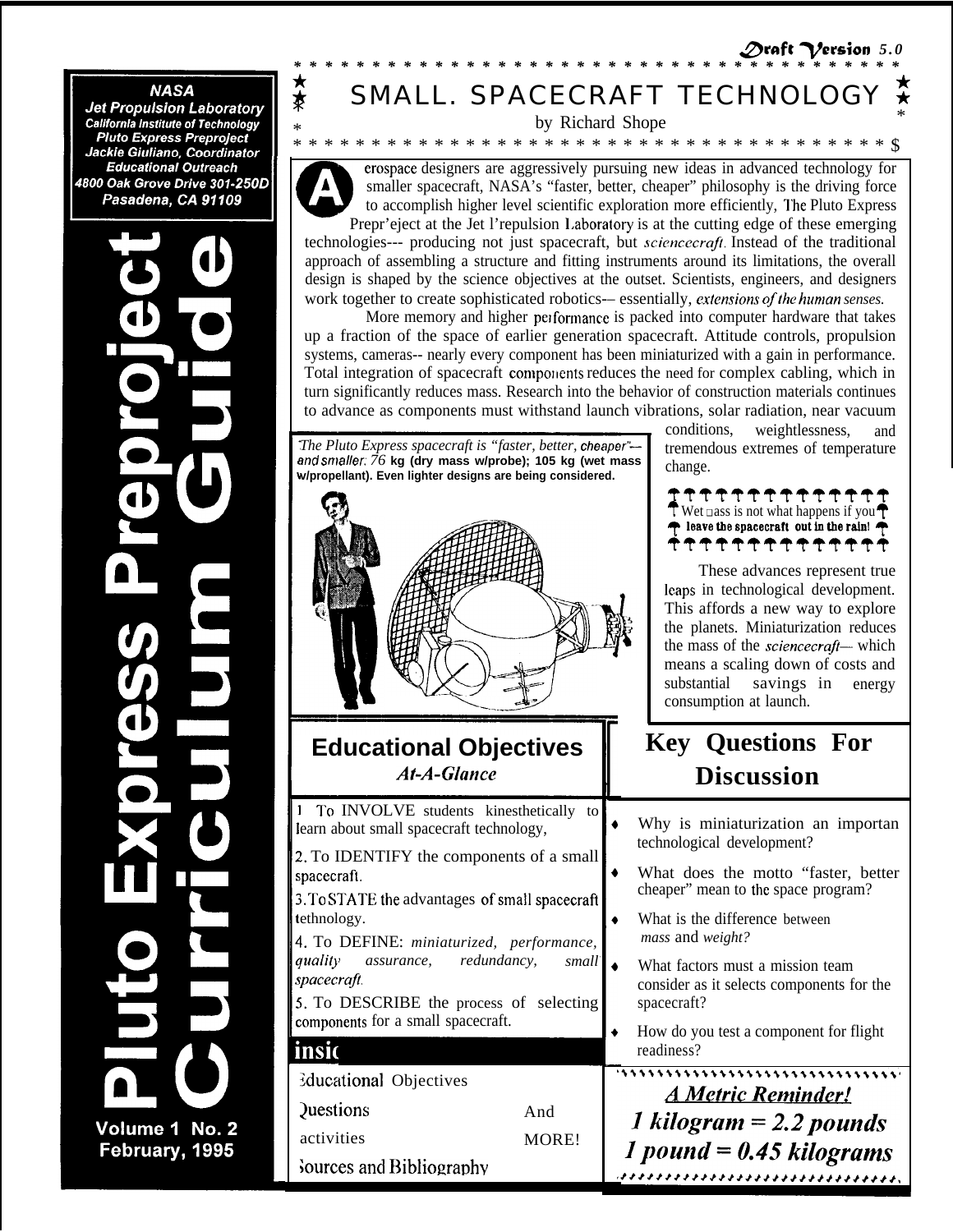# A Sciencecraft Approach to Aerospace Design

sciencecrafit approach means we must consider first what we want to learn about the place we want to explore. While thi **may seem** obvious—OFCOURSE $\vec{k}_e$  want to outfit the spacecraft with the right instruments for the exploration job w have in mind! But we have to remember, space exploration began in earnest less than FORTY YEARS AGO! Only as w have gathered collective experience do we understand the range of options we really have. Every space flight has contribute our knowledge. Early space flight design was limited by the structural considerations. We knew what was needed to put a satellit to space, and we hung the instruments wherever they would fit--- much as we might decorate a Christmas tree with ornaments.

Now, with a better perspective, we can plan our design around the questions we want to ask. After all, life begins at forty ow a spacecraft can become smarter; now it can become a *sciencecraft*.

So what do we want to know' about PLUTO & CHARON? Hmmmm! What do we already know?



## **Pluto Express Preproject Educational Outreach**

Preproject Manager Rob Staehle

**Educational Outreach** Coordinator Jackie Alan Giuliano

Curriculum Development Lead Richard Shope

**NASA** Jet Propulsion Laboratory California Institute of Technology Mail Stop 301 - 250D 4800 Oak Grove Drive Pasadena, CA 91109

(818) 354-3812

pluto.education@ jpl.nasa.gov

## **Background Discussion**

**The Contract Communication of the Communication of the Communication Communication** 

pacecraft Teams need to establish a clear purpose for each mission- and this determines what capacities need to be built into the spacecraft. The Core Science Objectives are the central criteria which determine what instruments will be placed onto the spacecraft. They are the questions scientists wish to ask! Questions scientists ask are based on uriosity, on what we have learned by exploring other planets, and on the possibilities opened up by the advance of technology. We can ask more detailed questions as we design and build smaller, nore efficient instruments to answer them.

What does the surface of Pluto look like? And its moon Charon? And what are they *nade of?* The Pluto spacecraft needs a variety of science instruments to study Pluto & Charon. The data needs to be recorded and radioed back. So the spacecraft needs a radio transmitter and an antenna that is pointing back to Earth.

What is the atmosphere like on Pluto? Pluto began to move away from the Sun after its closest approach in 1989. In 1999, Pluto crosses the orbital path of Neptune and becomes once again the outermost planet in the Solar System. But for now, it has a gaseous atmosphere, its cold vapors purling in the deep freeze, as the sunlight is just barely strong enough to stir it from its surface. We can place instruments aboard that can measure changes in the light passing through the atmosphere and by sending a probe directly to the surface with instruments to measure atmospheric density and chemical composition.

If the Pluto Express doesn't leave soon after the turn of the century, the atmosphere of Pluto may freeze back to the surface before we can get there, and humanity will have to wait another two-and-a-half centuries before we can answer these burning questions!

 $ie<sub>2</sub>$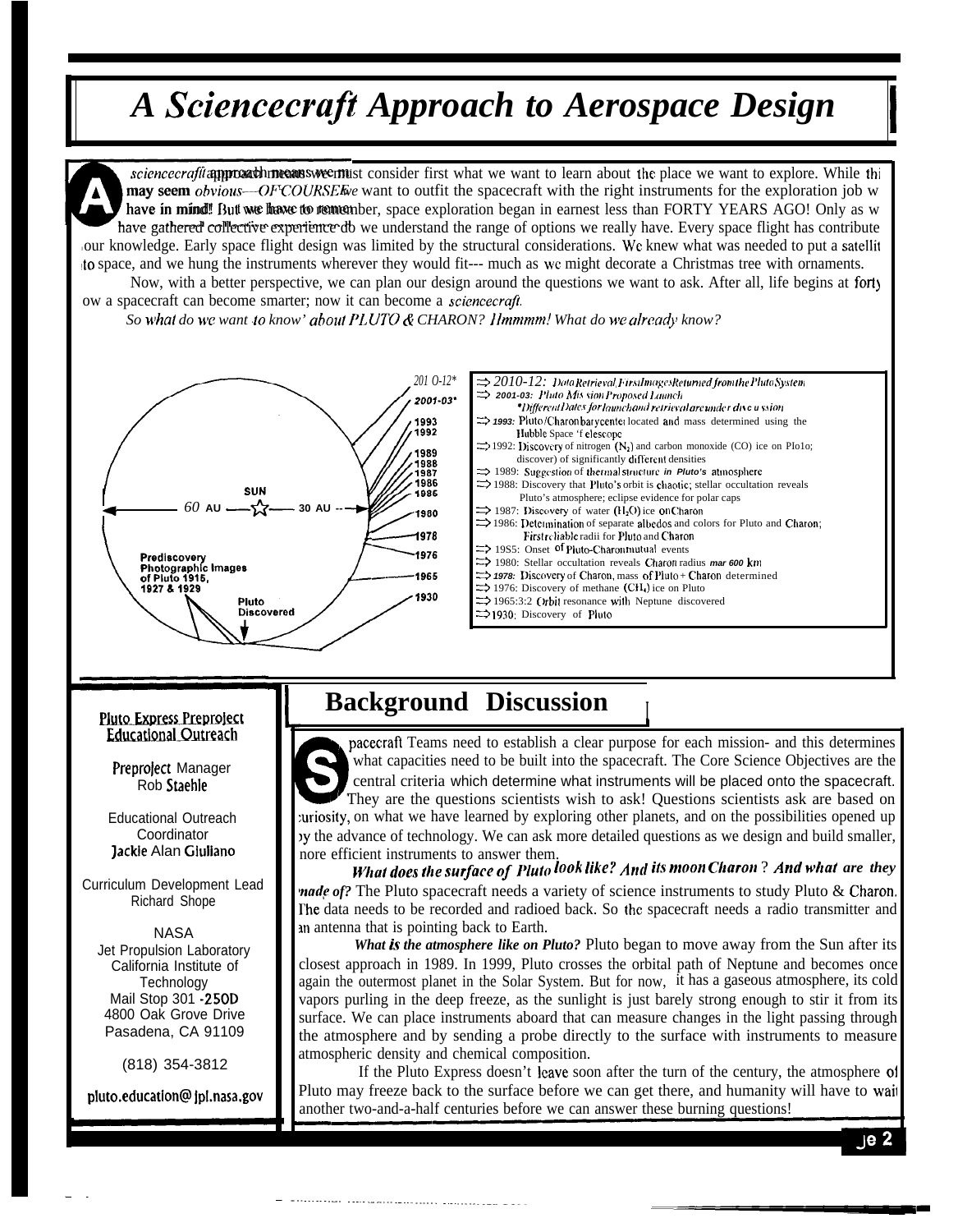# *Pluto Express Core Science Objectives* To Pluto or Not to Pluto: These Are the Questions!

Early in the history of space exploration, our questions were very basic: Where are we going? *Planet hopping!* What's the environment like there? *Hot & Cold, subject to Solar radiation!* What does the spacecraft have to look like to get there? *Hardy enough to handle launch vibrations, with an antenna (o beam back to Earth!* Then, within the lim itat ions of the spacecraft we would hang on as many science instruments as we could--- and then try as best we could to coordinate the effort.

In these past forty years, we have flown hundreds omissions to space. We have evolved many design options to serve many purposes. Technology has advanced on many fronts: computers, optics, propulsion. We have a better understanding of how many materials behave in space. We have a better idea about what can go wrong and more importantly, *what can go right!*

*Now*, building upon this body of experience, a new way to exploie the planets has opened up. We can start with the science objectives and create an integrated design around the questions. *What do we want to find out? What do we want to learn?* 

The NASA Outer Planets Science Working Group has agreed upon a set of Core Science Objectives, as follows:

# WHAT WE WANT TO KNOW ABOUT PLUTO/CHARON

Category 1a: ToP Priority Characterize Global Geology & Morphology Surface Composition Mapping Characterization of Neutral Atmosphere Structure and Composition

Category Ib: Seco nd Level Priority Surface and Atmosphere Time Variability Stereo Imaging High Resolution Terminator Mapping Selected High Resolution Surface Composition Mapping Characterization of Pluto's Ionosphere and Solar Wind Interaction Search for Neutral Species Including: H,  $H_2$ , HCN,  $C_xH_y$ , and other Hydrocarbons and Nitriles in Pluto's Upper Atmosphere. Obtain Isotope Discrimination Where Possible Search for Charon's Atmosphere Determination of Bolometric Bond Albedos Surface Temperature Mapping

CategOry Ic: T'bird Level Priority Characterization of the Energet ic Particle Environment Refinement of Bulk Parameters (Radii, Masses, Densities) Magnetic Field Search Additional Satellite and Ring Search

**Source: NASA Outer Planets Science Working Group**

# AN FYTENSION OF THE HUMAN SENSES!

## *What does P1uto/Charon LOOK LIKE?*

*What is the layout of the terrain? Can we draw a map of Pluto/Charon? Are there volcanoes? craters? mountains? What color is everything? What does the sky look like from Pluto/Charon?*

## *What does Pluto/Charon FEEL LIKE?*

*What kind of rock formations are on the surface? What kind of ice formations are on the surface?* Is the ground hard, rocky, icy? *What is the temperature in the day& night? Can we detect its magnetic field?*

*What does Pluto/Charon SMELL LIKE?*

*What kind of air does Pluto/Charon have? What kind of gases evaporate from the ices?*

*What does Pluto/Charon TASTE LIKE? What is the chemistry of Pluto/Charon?*

What are the ices of Pluto/Charon made of?

*What does Pluto/Charon SOUND LIKE? Can you hear the wind blow? the solar wind?* Can we detect the vibration of particles?

Project Scientists, Engineers, and Designers and others work together to produce <sup>a</sup> sciencecraft that will explore as many of these questions as possible. Precise instruments will be discovered or invented do the job. This is called the *payload.* The science instruments must be arranged in such a way that they can work together without conflict. A precise sequence of events must be worked out so that each instrument does its job at the right time and place. Materials must withstand the extreme conditions of launch vibrations and the cruising environment. A communication system must bc designed to tell the spacecraft what to do from Earth and to send the information back to Earth. A power source must be designed to energize the spacecraft and operate all the instruments.

Every part of the spacecraft must be tested for *mission assurance—* to make sure that every component will function properly. Duplicate systems must be included, just in case. This back-up plan is referred to as *redundancy.*

*Now,* we're ready to start experimenting with sciencecraft designs!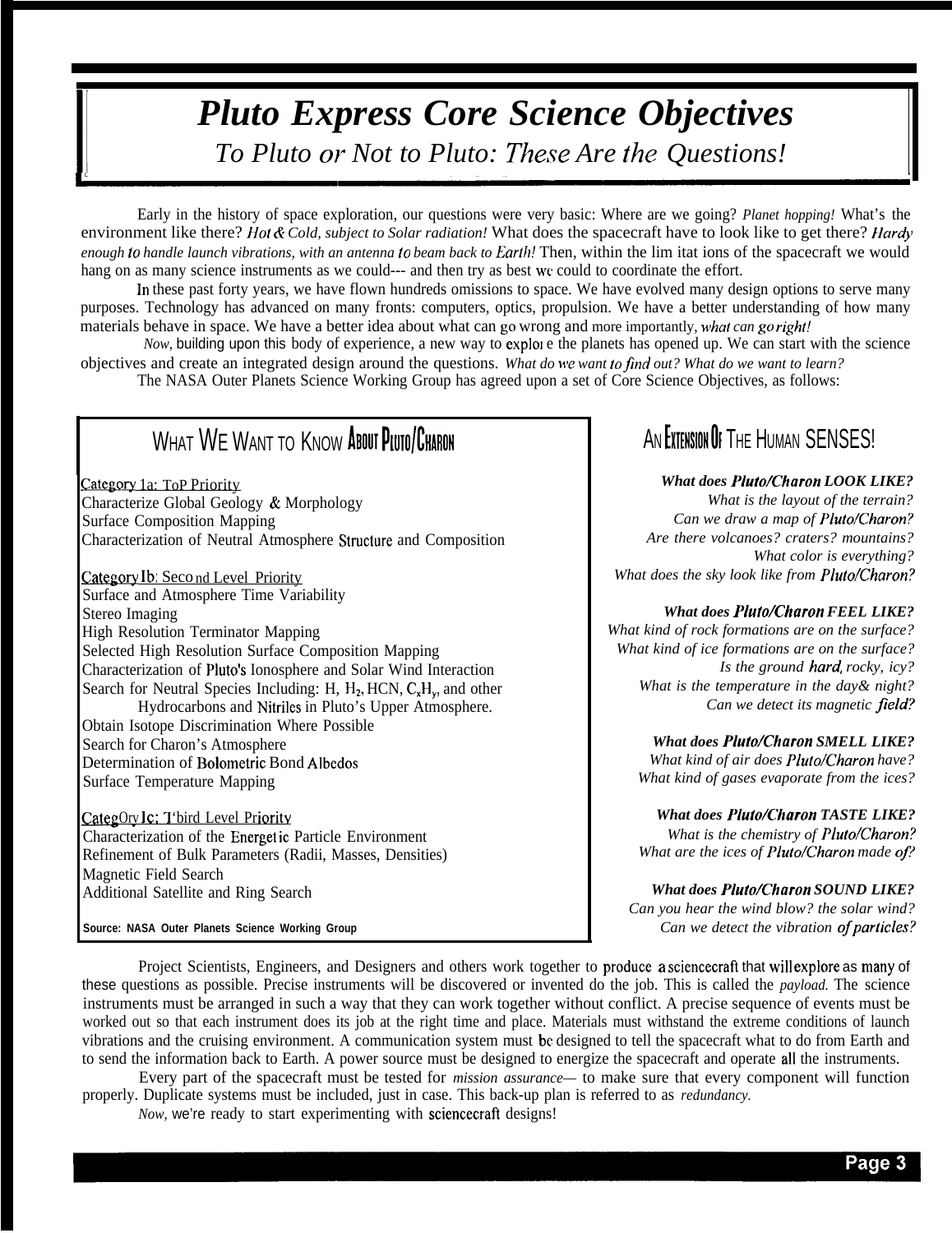# **Exercise 1: Build Your Own Spacecraft**

### $\bullet$   $\bullet$  $\bullet$  $\bullet$  $\bullet$   $\bullet$  $\bullet$ **Build A Living Spacecraft—** *using students 0s components!*

Form Small Groups of Builders: Build the Spacecraft using members of each group as components. Groups of three to five work out best. Use your bodies& use props from materials at hand if you wish!

Using the information in this guide, other sources, and your own imagination, create ways of BEING:

- + Spacecraft Bus, the main structure that holds everything, together;
- + Antenna and Telecommunications System, staying in touch with Earth;
- <sup>+</sup> Power Source, to energize the spacecraft to keep on going;
- + Star Tracker, Sun Sensor, & Attitude Thrusters, to navigate through space;
- + Science instruments, cameras, spectrometers, anemometers, magnetometers, devices to record surface images

and to determine weather patterns.

Once the Living Spacecraft is Constructed, conduct a Simulated Flight Test: Guide the Spacecraft through manuevers using words as if they were the bits of encoded messages send to the on-board computer.

Be as precise as possible!

Be aware of the Sequencing of Commands!

Direct the spacecraft to point the camera where you want it !

| PLUTO SPACECRAFT COMPONENTS (1995)                             |                       |                  |  |
|----------------------------------------------------------------|-----------------------|------------------|--|
| Component                                                      | <b>Estimated Mass</b> |                  |  |
| Structure (Bus) & Thermal Control                              | $13 \text{ kg}$       | 29 <sub>1b</sub> |  |
| Telecommunication: Radio & Antenna                             | $15 \text{ kg}$       | 33 lb            |  |
| Power: Radioisotope Power Source (RPS)                         | $6 \text{ kg}$        | 13 <sub>1b</sub> |  |
| Propulsion (Including Attitude Thrusters)                      | $10 \text{ kg}$       | 22 lb            |  |
| Science: Visible, Infrared & Ultra Violet; & Other Instruments | $7 \text{ kg}$        | 15 <sub>1b</sub> |  |
| Computer & Electronics: Guidance and Mission Sequencing        | $15 \text{ kg}$       | 33 lb            |  |
| Contingency (15%)                                              | 10 kg                 | $22 \; lb$       |  |
| <b>Total Dry Mass</b>                                          | 76 kg                 | $167$ lb         |  |
| Russian Space Probe to be Dropped to Pluto/Charon              | $15 \text{ kg}$       | 33 lb            |  |
| Propellant (310 m/s delta-V; direct trajectory)                | 14kg                  | 30 <sub>1b</sub> |  |
| <b>Total</b><br>Wet<br><b>Mass</b>                             | $105$ kg              | 230 lb           |  |

A small spacecraft can be defined as one whose mass is under 600 kg (about 1325 lb). The current spacecraft design–- still evolving as new components are developed–- has a wet *mass of* 105 kg (about 230 lb).

Dry mass refers to the mass of the spacecraft itself; wet mass includes the propellant used to move the spacecraft, in this case, the propellant used to operate the attitude control thrusters.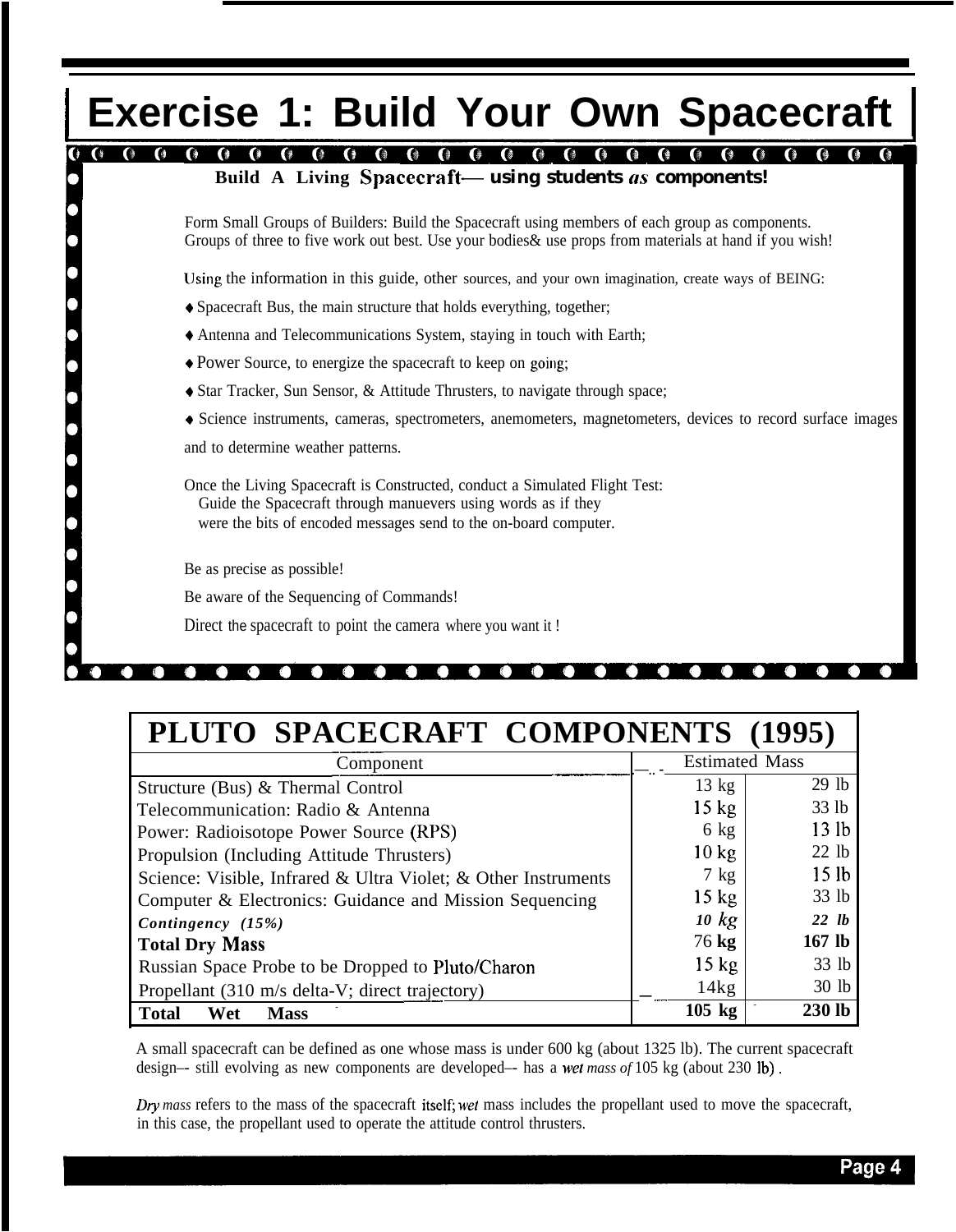# A SPA CECRAFT IS BORN

Ilhhisiscalled the bus. Selection A spacecraft needs a basic structure-- a backbone-to which the components are attached.<br>Of the components depend on the purpose of the mission. The Pluto Expl ess Spacecraft design is still evolving. Its final of the components depend on the purpose of the mission. The Pluto Expiress Spacecraft design is still evolving. Its final<br>design will reflect a combination of science, engineering, technology, artistry, imagination, and bu

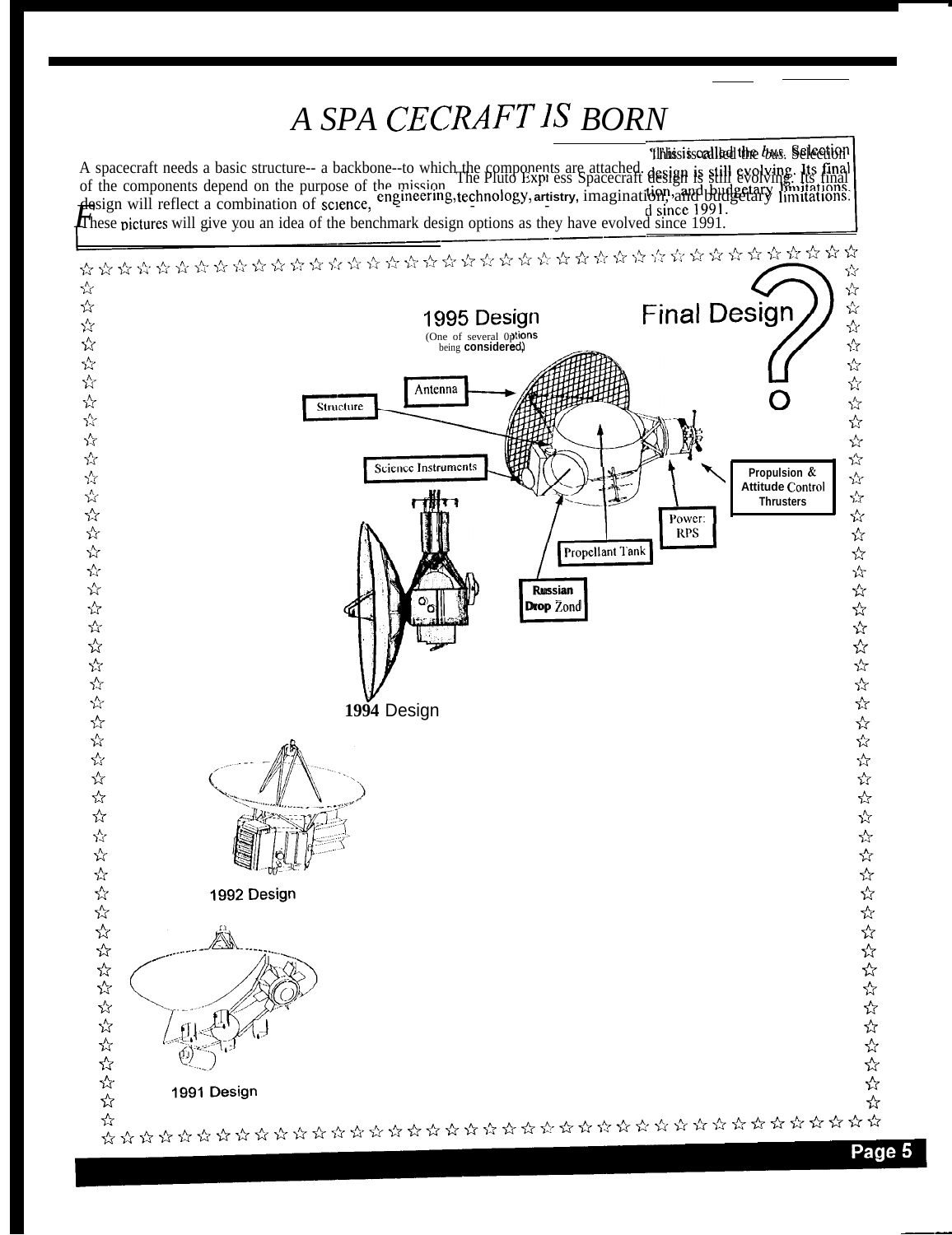## **Exercise 2: Shake, Rattle, & Roll** .<br>המבורוניות וביוניות ותוכוניות ומוכמים, אורים ביום, וביום וביות וביום וביוניות וביוניות וביוניות וביות ויוקר Л **COMMENTARY** Before launching anything into space, we have to make sure it will work! If you get a flat on the way to the lake, you [1] [| can just pull off the road and change the tire. The risk factor is very low. If you're in orbit around Earth, you might be able to [  $\eta$  send up a crew of Space Shuttle astronauts to fix it– like we did with the Hubble telescope. Higher risk, but's it is feasible. But $\eta$ when you're way out there in the outer reaches of the Solar System, who you gonna call? Today, we have two main approaches to this sort of high risk:  $\vert 1 \vert$  $\begin{bmatrix} 1 \end{bmatrix}$ *[] 1) Mission* Assurunce:test it out in as many creative ways that will simulate the actual conditions that are likely to be encountered. []  $\binom{1}{2}$  *Redundancy:* Be redundant. Again, J say, be redundant. Put two components aboard; if one fails, the other acts as a back-up.  $\lfloor \frac{1}{2} \rfloor$ ['[ **'[ ' [ ' ' ' [ ' 1 . . . . . ..- . . . . . . . . . .** ..o~,.o". U.JJ.'JUJ UJ.JJJ., JQJJJQ)J **'J JJ** >") """4"" **'"** .,. .J. J> . . **[1** [1 [~[ICIIICIr II ICIC ICI **L. ICI** EIIILICJC ICII'IILII'L' ['[ "[[ ' ' ' [ **' ' )**  *MISSION ASSURANCE . . . . . J .* ACTIVITY: Let each group subject its spacecraft to quality assurance tests: **2**<br>**a**<br>**a**<br>**a**<br>**a**<br>**a**<br>**a**<br>**a**<br>**a**<br>**a**<br>**b**<br>**b**<br>**b**<br>**b**<br>**b**<br>**c**<br>**b**<br>**c**<br>**b**<br>**c**<br>**d**  *i . . . I* . . ...1 *a . .* Each component must be tested for *mission assurance. The* component must be able to withstand the conditions of : **...................** space and must endure the long trip-- and be ready to function properly after seven to ten years, after the long ride! At the Jet Propulsion Laboratory, there is a special building where spacecraft components are tested for flight readiness. a Essentially, assembled components are *shaken, rattled, and rolled* to simulate the conditions experienced during the extreme stress of the launch and the severe environmental conditions during the flight. Components are also subjected a o to extremes of temperature, and other various tests. Our ability to test is limited by current technology— and we have u virtually no method at all to test for the behavior of components in conditions of weightlessness. There is no such thing as an anti-gravity room on Earth. The closest we can come is to fly a plane in a parabolic pattern to achieve a free fall—virtual weightlessness— for about 30 seconds. Nevertheless, we have learned a great deal from the actual  $\sim$ experience of sending spacecraft up and having things *work! . " --.----- <sup>m</sup> m-m.--"-- --" -------- m-m-m-- n----q " >uoo..~ado 4d04eoda J4 .ua.~~.da~ o~.-~...., .~.~~~,~,~ ~~~~~~~"~- ,JJ~~~~JQ- , O\*3\** **EXERCITY:** Let each group consider which component **\_——.** ACTIVITY: Let each group consider which components ought to be redundant. **r** Modify the design to reflect those decisions. **L\_\_..\_\_.\_..—.. –—------- ------- —----- ----** --------–—–—J " *Redundancy* planning refers to the inclusion of back-up components---just in case something breaks down. Even in the best of worlds, things can go wrong. For instance, another antenna on *Galileo* salvaged the project when the main antenna failed. In general, the idea is to design the spacecraft with back-up components for key systems: spacecraft designers need to make tough decisions— we do not have the luxury to double every key component, due to mass considerations and expense. Much of the decision-making has to do with determining reliability from quality assurance tests and actual flight experience and then weighing the relative risks involved. --------- --------- - *J* **KEY QUESTIONS FOR** + What is the G-force exerted on spacecraft during launch? **DISCUSSION** + What other kinds of tests might be needed to assure that a component will work? + What other activities in your life might benefit from thinking about *quality assurance* and *redundancy ? +* How do you analyze *risk* in other activities in your life?Page 6

"

**d**

.

.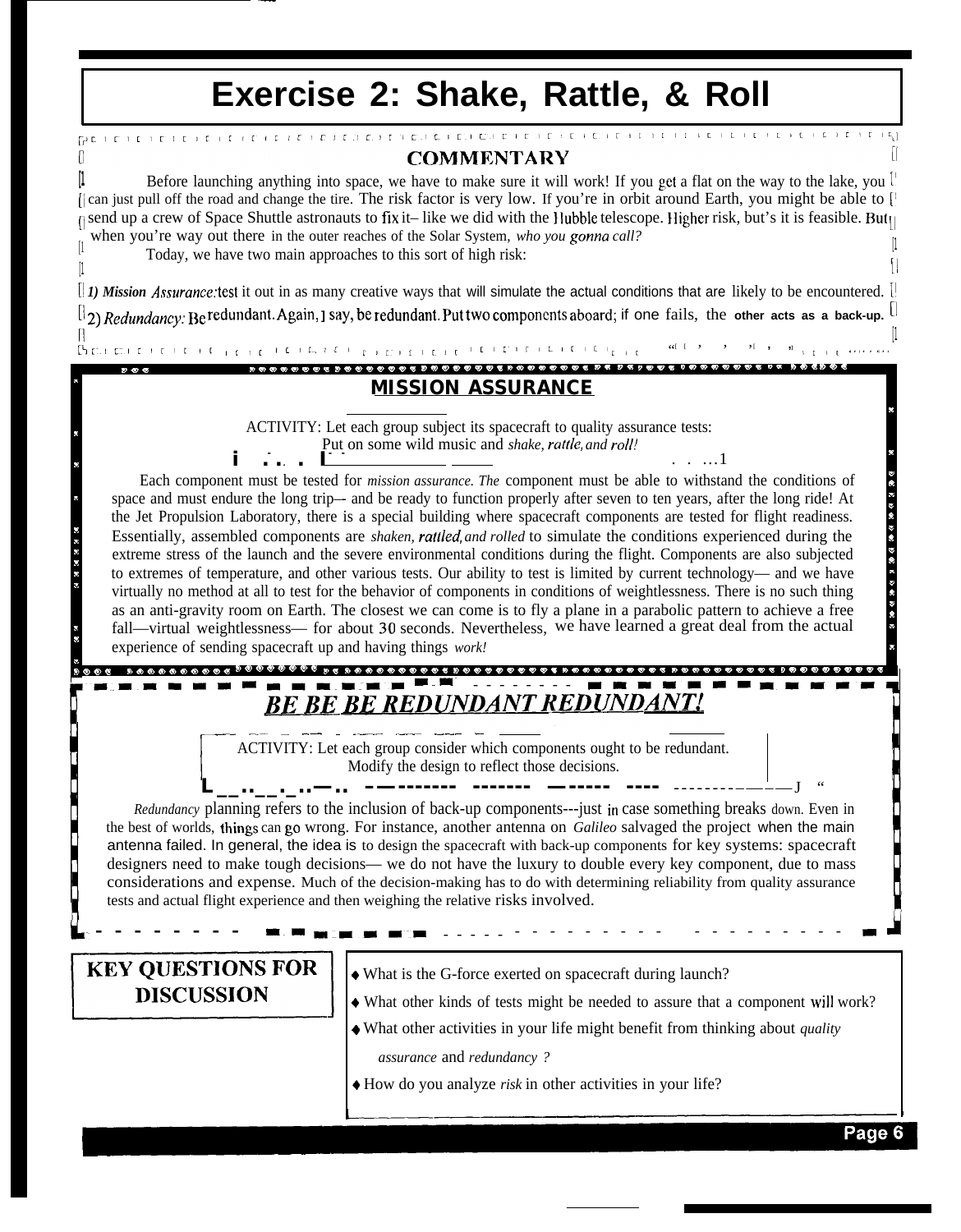# **Exercise 3: SPACECRAFT CONTROL Cruising With an Attitude**

## **KEY CONCEPT** How Spacecraft Navigate During Cruise Time **I**  $\overline{A}$  **J**  $\overline{A}$  **J**  $\overline{A}$  **J**  $\overline{A}$  **J**  $\overline{A}$  **J**  $\overline{A}$   $\overline{A}$   $\overline{A}$   $\overline{A}$   $\overline{A}$   $\overline{A}$   $\overline{A}$   $\overline{A}$   $\overline{A}$   $\overline{A}$   $\overline{A}$   $\overline{A}$   $\overline{A}$   $\overline{A}$   $\overline{A}$   $\overline{A}$   $\overline{A}$

The spacecraft has reached its *parking orbit*, the final launch sequences loft it into its direct trajectory<br>
to ward Pluto. The parking orbit must be in the same plane as its cruising trajectory to be energy-effective.<br> nce the spacecraft has reached its *parking orbit*, the final launch sequences loft it into its direct trajectory<br>toward Pluto. The parking orbit must be in the same plane as its cruising trajectory to be energy-effective. During the long eight-year cruise, adjustments may need to be made to assure that the spacecraft is on this is accomplished through a set of tiny thrusters called *attitude controls*. Attitude refers to the position of cr the spacecraft. In space, a small *poof!* of propellant can alter the trajectory precisely.

# ACTIVITY

Small Group Simulation

Form groups of three:

I

**9**

Let one person be the spacecraft, let a second be the attitude thrusters, and let the third be ground control.

Remember the principle: *for every action, there is an equal and opposite Feation* .—— ——.

With specific Action/Reaction behaviors in mind: let the fingers of the second person exert the force of the attiutde rd be ground control.<br> **Assite Feaction**<br>
con exert the force of the thrusters against the shoulders of the spacecraft person to adjust position and direction of motion. Guide the spacecraft through space by having ground control use words to engage thrusters— be specific! Devise ways to communicate amount of thrust.

Observe and record experimental test runs.

Variation Let one person be the spacecraft. Rig up several conical, color-coded attitude control thrusters, and attach to spacecraft.

—.. .—.— Variation Guide the previously constructed **group spacecraft through space by** designing your own attitude control **system.**

### -—. —.———— **EDUCATIONAL OBJECTIVES AT-A-GLANCE** 1. To IDENTIFY the instruments involved in attitude control. 2. To STATE the basic principles of Action and Reaction. 3. To DEFINE: *attitude control. 4.* To DESCRIBE the whole process of navigating spacecraft. ~ ---- -..–.- **Pluto Mission (2)**  $\ddot{\phantom{0}}$ - 4S '>  $\frac{1}{2}$ *L . . ..–-— --------------- —-—--––- /* VARIATIONS Attitude in terms of *Emotions* Steering ourselves emotionally through Earth Space How many different ways can you use the word attitude? L.. \_ ..- ..\_\_\_..\_..\_\_J..\_J

Page 7